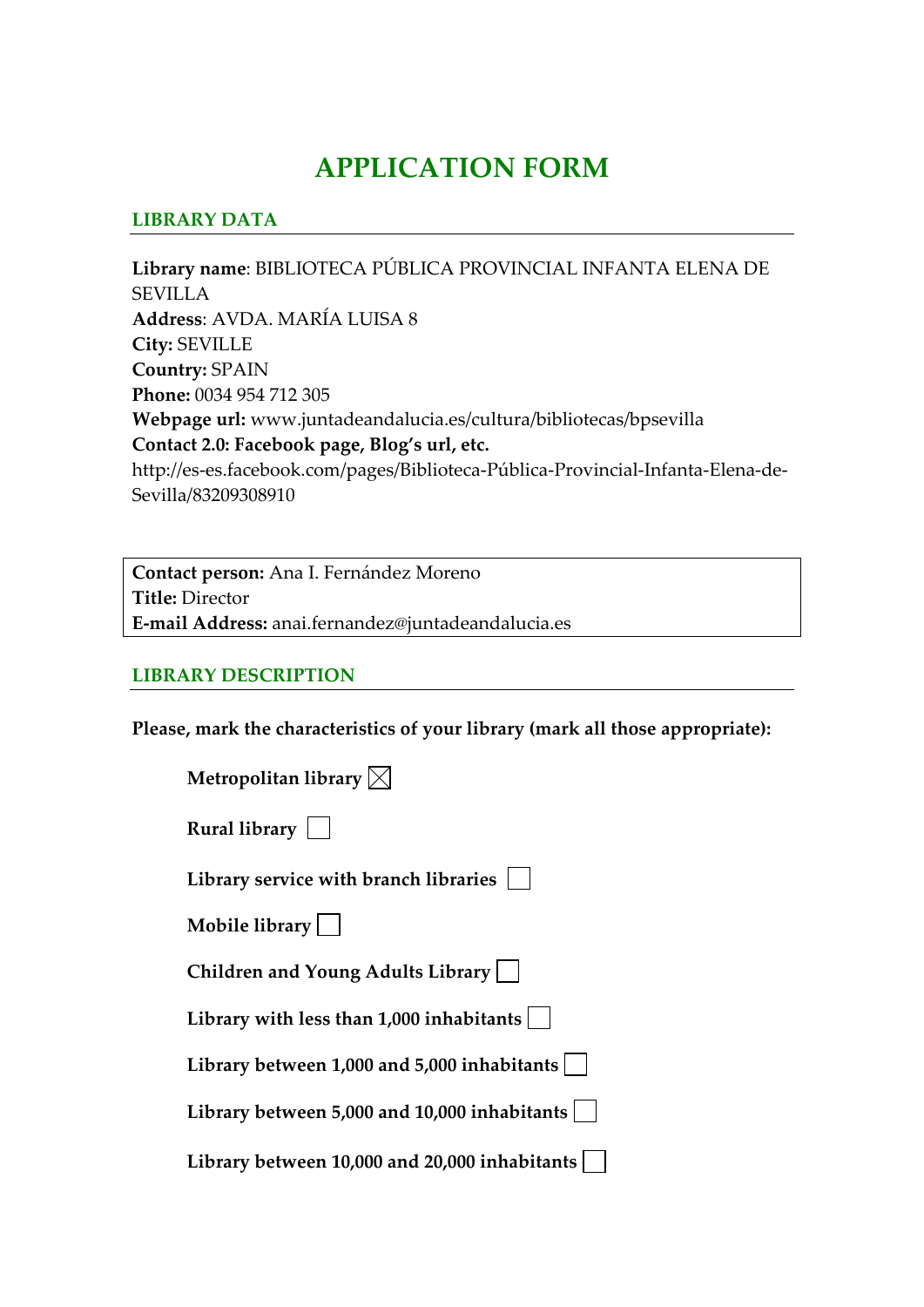| Library between 20,000 and 30,000 inhabitants                   |
|-----------------------------------------------------------------|
| Library between 30,000 and 100,000 inhabitants                  |
| Library between 100,000 and 200,000 inhabitants                 |
| Library between 200,000 and 500,000 inhabitants $\vert$         |
| Library with more than 500,000 inhabitants $\vert \times \vert$ |
|                                                                 |

## **MORE INFORMATION**

**Please, tell us a bit more about your library, pictures are also welcome:** 

**Short description:** The Public Library of Seville is placed in a outsanding building close to Guadalquivir River and Mª Luisa Park. It´s a meeting place where a lot of activities take place: Conferences, reading clubs, storytellings, workshop about reading, writing, exhibitions…. And we also have to mention our Local Collection about Seville and our information point of flamenco. The Library video is in: www.juntadeandalucia.es/cultura/bibliotecas/bpsevilla/video

## **Current library programs:**

**Conferences** Reading clubs Storytellings Workshops Exhibitions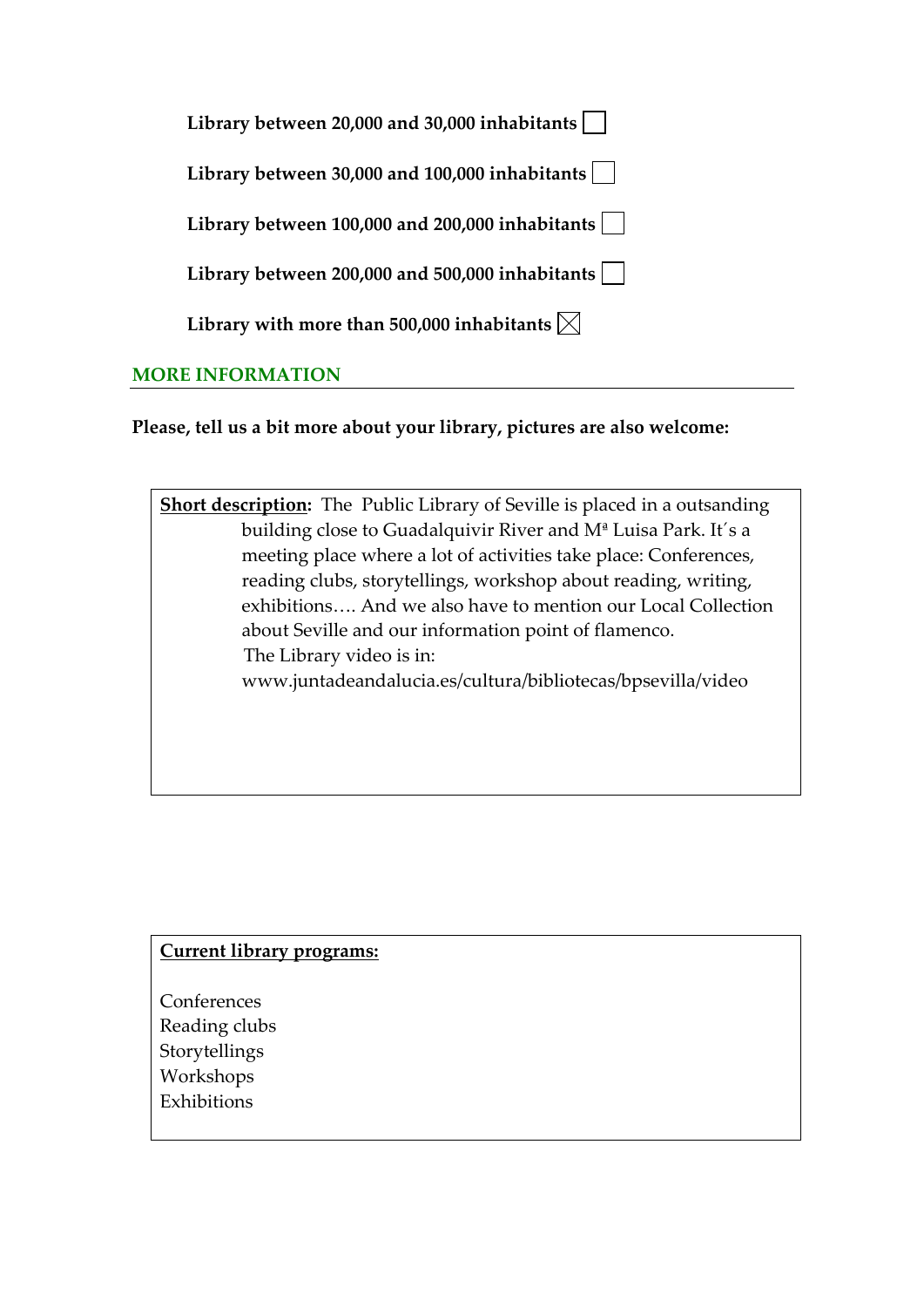## **Please tell us about the kind of activities you would be interested in doing with your sister library:**

‐ Maintain regular contact between library staff

‐ Share basic information about each library

‐ Send a scrapbook, slide presentation, CD, or link to a YouTube video to your Sister Library

‐ Set up an evaluation mechanism to help both libraries celebrate their successes and learn from their experiences

‐ Organize a cross‐country "read the same book" discussion for teens or adults; pick a specific topic to focus on such as health or art and share resources and programs

‐ Exchange children's artwork and do displays in both countries with photographs of the children

‐ Schedule native speakers who are living in their partner country to give in‐ person presentations and slide shows

‐ Sponsor displays of quality arts and crafts or historical documents from your local community.

‐ Organize a pen‐pan (now key‐pals) for library staff and users to learn about each other as individuals

‐ Arrange for exchanges between library staff

‐ Organize a delegation of staff and community members to visit the Sister Library

**Languages your staff speaks:** Spanish/English/ German/French

## **Languages users speak/read:**

Spanish/English/ German/French

## **Preferred countries for cooperation:**

Portugal Finland Ireland Belgium